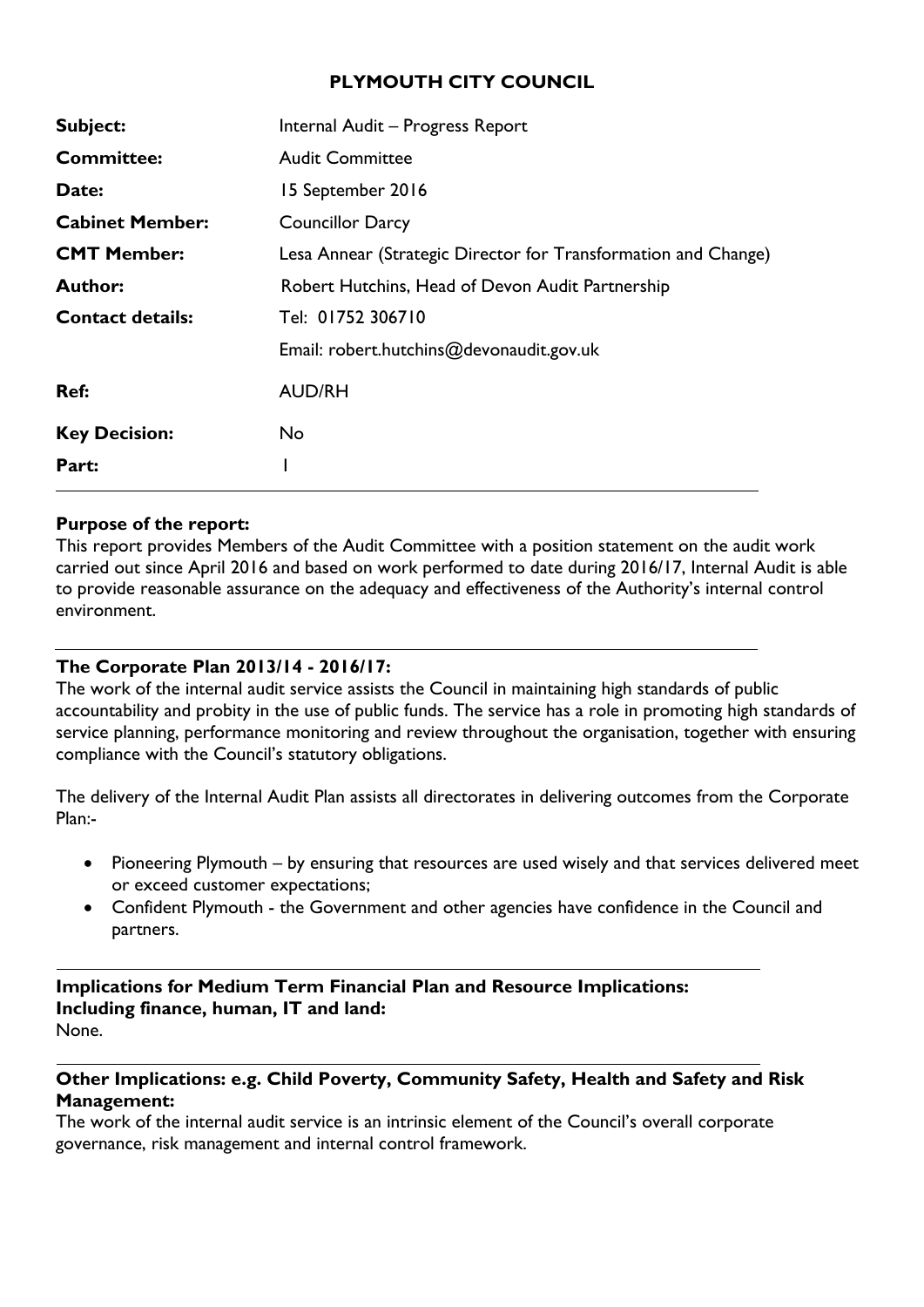## **Equality and Diversity:**

Has an Equality Impact Assessment been undertaken? No

### **Recommendations and Reasons for recommended action:**

It is recommended that:-

1. The report be noted.

#### **Alternative options considered and rejected:**

None, as failute to maintain an adequate and effective system of internal audit would contravene the Accounts and Audit Regulations 2003, 2006, 2011 and 2015.

#### **Published work / information:**

Internal Audit Annual Plan 2016/17 – March 2016

# **Background papers:**

None

#### **Sign off:**

| Fin                                                             |  | Leg |  | Mon<br>Off |  | HR |  | <b>Assets</b> |  |  |  | Strat<br>Proc |  |
|-----------------------------------------------------------------|--|-----|--|------------|--|----|--|---------------|--|--|--|---------------|--|
| <b>Originating SMT Member</b>                                   |  |     |  |            |  |    |  |               |  |  |  |               |  |
| Has the Cabinet Member(s) agreed the content of the report? Yes |  |     |  |            |  |    |  |               |  |  |  |               |  |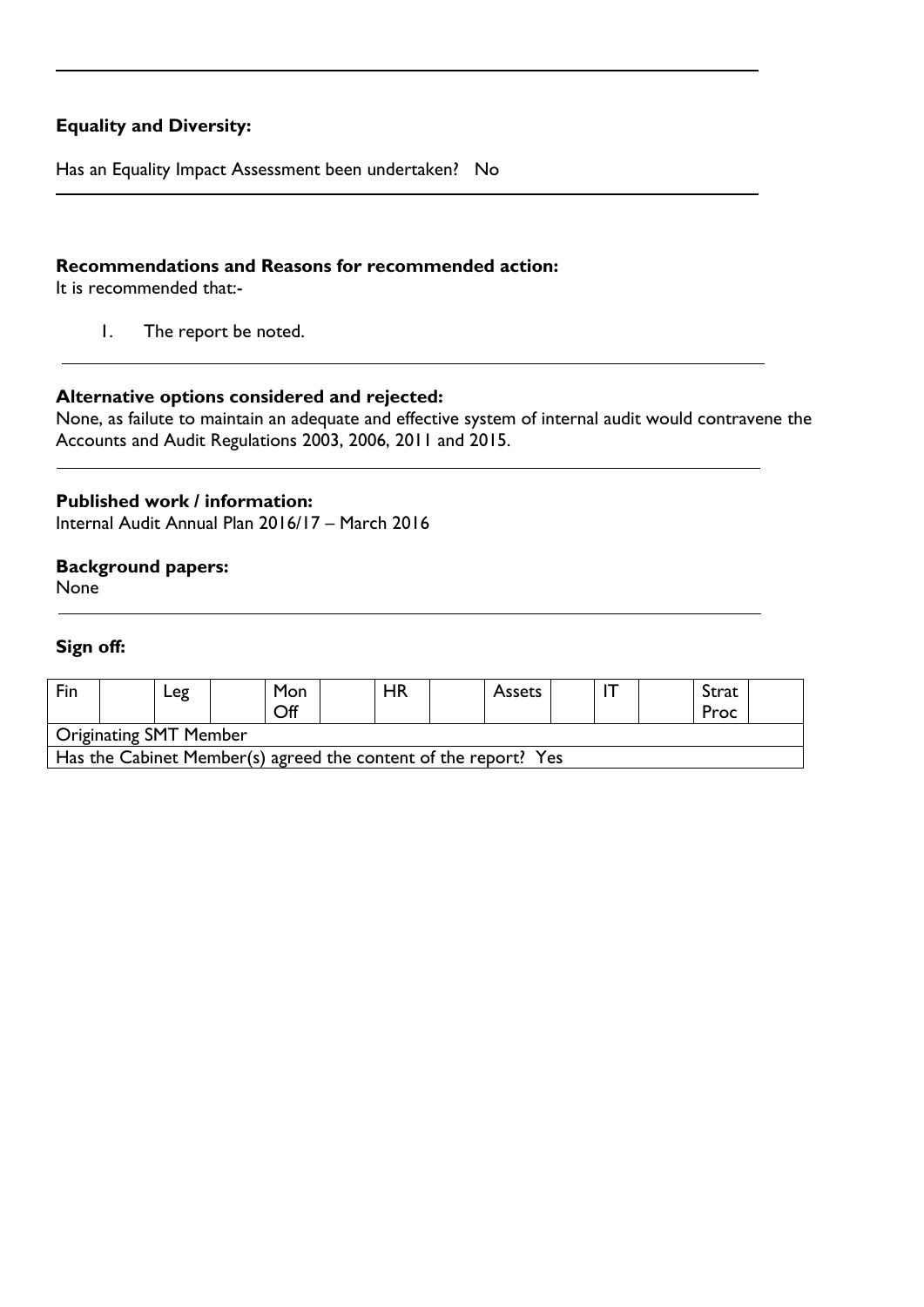# Internal Audit

Internal Audit Progress Report 2016-17

# Plymouth City Council Audit Committee

September 2016



Robert Hutchins Head of Audit Partnership



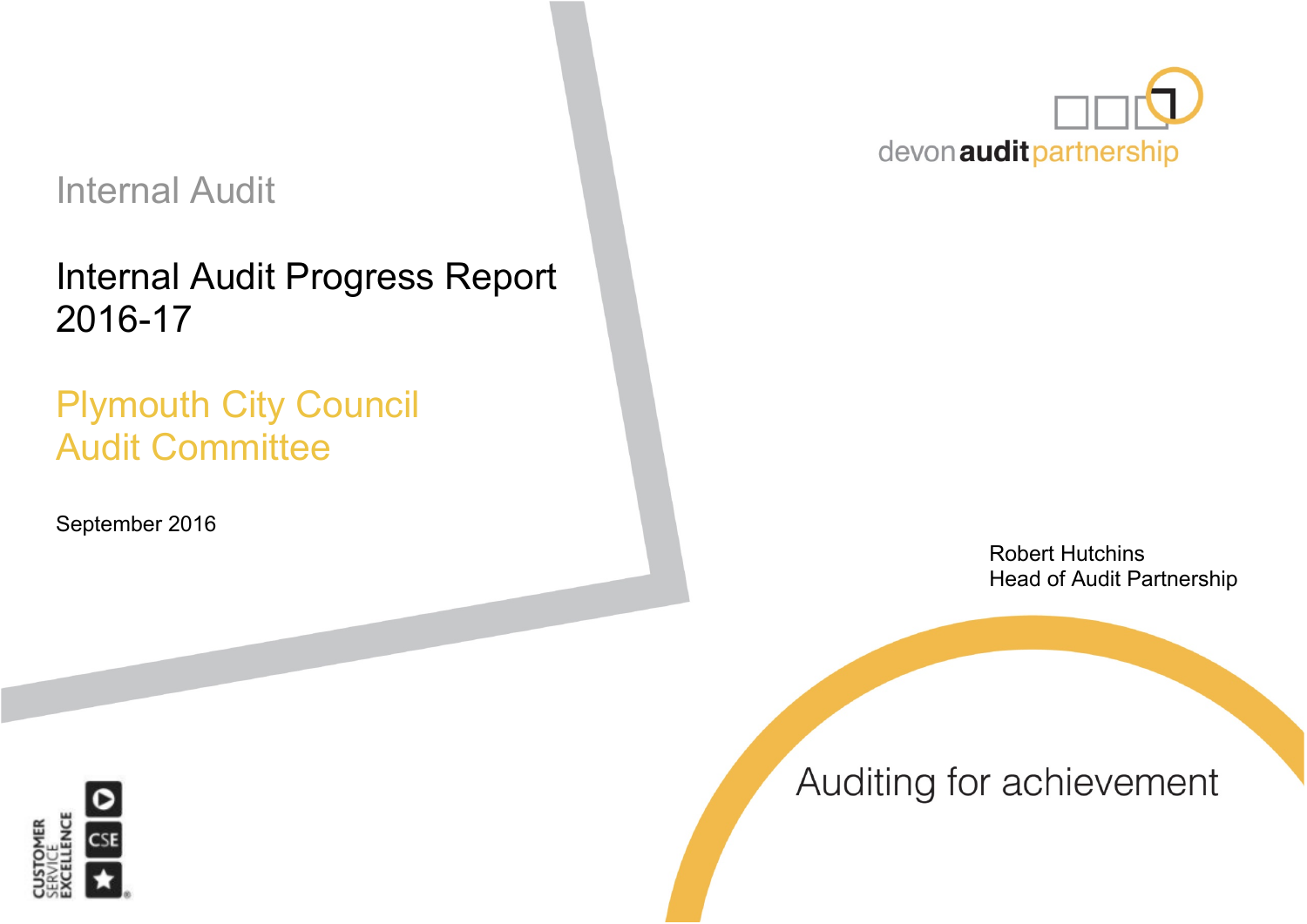# **Devon Audit Partnership**

The Devon Audit Partnership has been formed under a joint committee arrangement comprising Plymouth, Torbay and Devon councils. We aim to be recognised as a high quality internal audit service in the public sector. We work with our partners by providing a professional internal audit service that will assist them in meeting their challenges, managing their risks and achieving their goals. In carrying out our work we are required to comply with the Public Sector Internal Audit Standards (PSIAS) and other best practice and professional standards.

The Partnership is committed to providing high quality, professional customer services to all; if you have any comments or suggestions on our service, processes or standards, the Head of Partnership would be pleased to receive them at robert.hutchins@devonaudit.gov.uk

# **Confidentiality and Disclosure Clause**

This report is protectively marked in accordance with the government security classifications. It is accepted that issues raised may well need to be discussed with other officers within the Council, the report itself should only be copied/circulated/disclosed to anyone outside of the organisation in line with the organisation's disclosure policies.

This report is prepared for the organisation's use. We can take no responsibility to any third party for any reliance they might place upon it.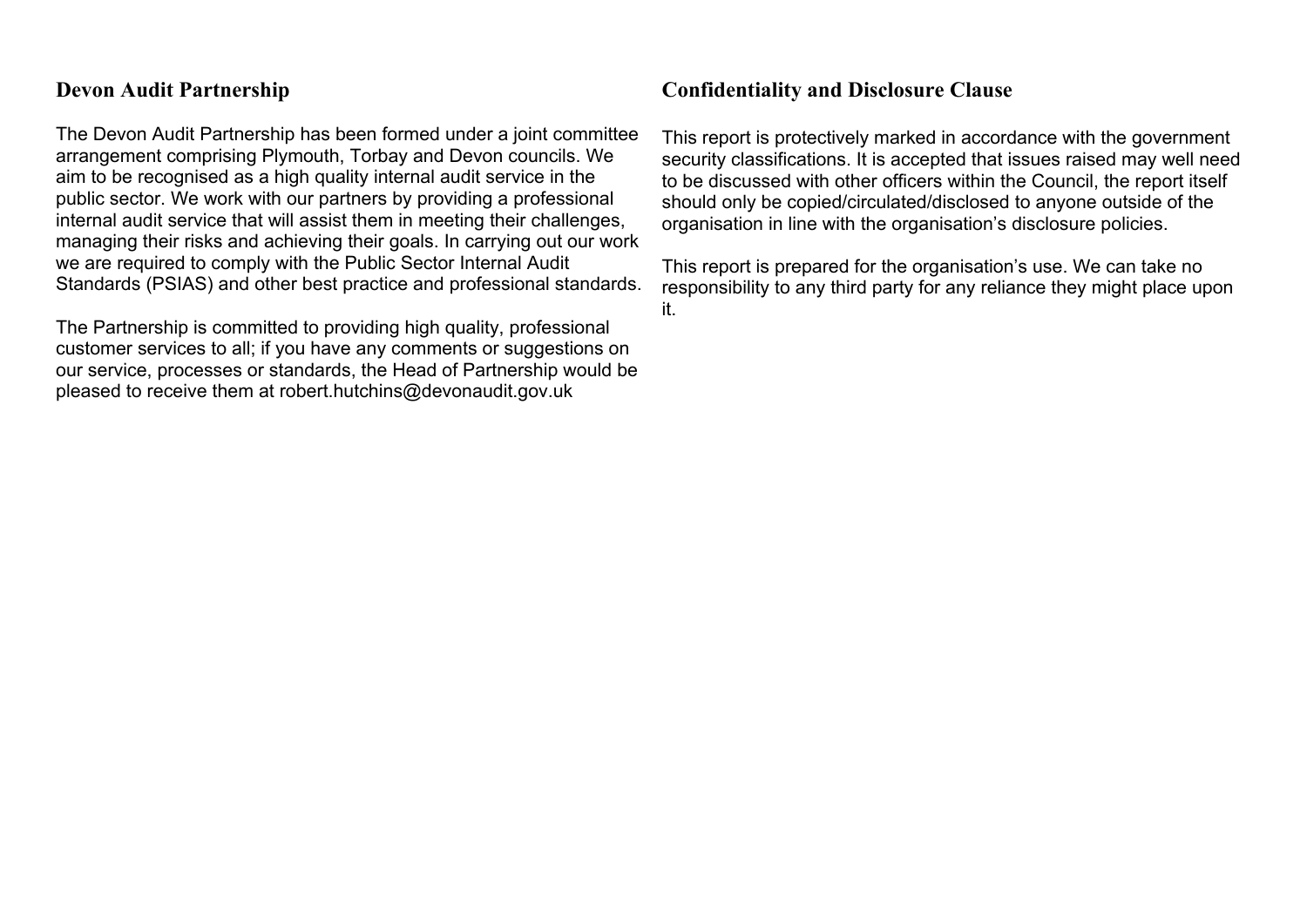# **Introduction**

This report provides a summary of performance in the year up to 19 August 2016 against the internal audit plan for the 2016/17 financial year, highlighting the key areas of work undertaken and summarising our main findings and audit opinions. The key objectives of the Devon Audit Partnership (DAP) are to provide assurance to the Audit Committee, Section 151 Officer (Assistant Director for Finance) and senior management on the adequacy and security of the systems and controls operating within the Council and to provide advice and assurance to managers and staff.

The level of risk associated with each of the areas in Appendix A has been determined either from the Local Authorities Strategic / Operational Risk Register (LARR), or the Audit Needs Assessment (ANA). Where the audit was undertaken at the request of client, it has not been risk assessed. Assurance and recommendations should be considered in light of these risk levels and the impact this has on achievement of corporate / service goals.

# **Review of Audit Coverage**

Overall, good progress has been made against the plan agreed with management for the 2016/17 financial year. Progress in the period up to 19 August 2016 has included completion of work carried forward from 2015/16, undertaking follow up audits, and in completing assignments in accordance with timescales agreed with management.

A summary of Internal Audit's opinion on the individual reviews that have been carried out or concluded for the period from 1 April 2016 is included in Appendix A.

# **Internal Audit Opinion**

In carrying out systems and other reviews, Internal Audit assess whether key, and other, controls are operating satisfactorily within the area under review, and an opinion on the adequacy of controls is provided to management as part of the audit report.

All final audit reports include an action plan which identifies responsible officers, and target dates to any address control issues or recommendations for efficiencies identified during each review. Implementation of action plans are reviewed during subsequent audits or as part of a specific follow-up process.

Overall, and based on work performed to date during 2016/17, Internal Audit is able to provide reasonable assurance on the adequacy and effectiveness of the Authority's internal control environment.

# **Inherent Limitations Acknowledgements**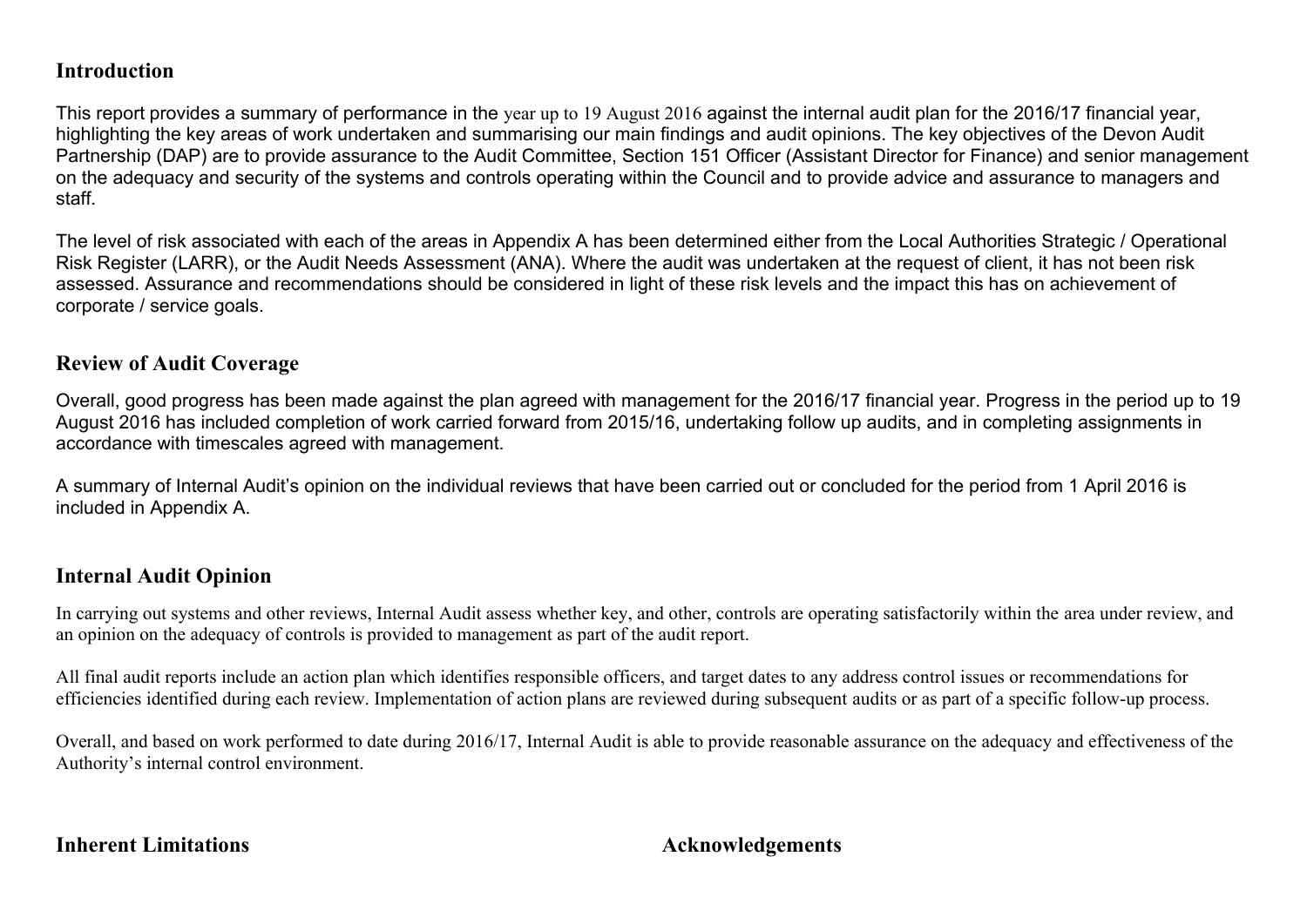The opinions contained within this report are based on our examination of restricted samples of transactions / records and our discussions with officers responsible for the processes reviewed.

We would like to express our thanks and appreciation to all those who provided support and assistance during the course of the audits.

# **Recommendations**

It is recommended that the report be noted.

**Robert Hutchins Head of Audit Partnership**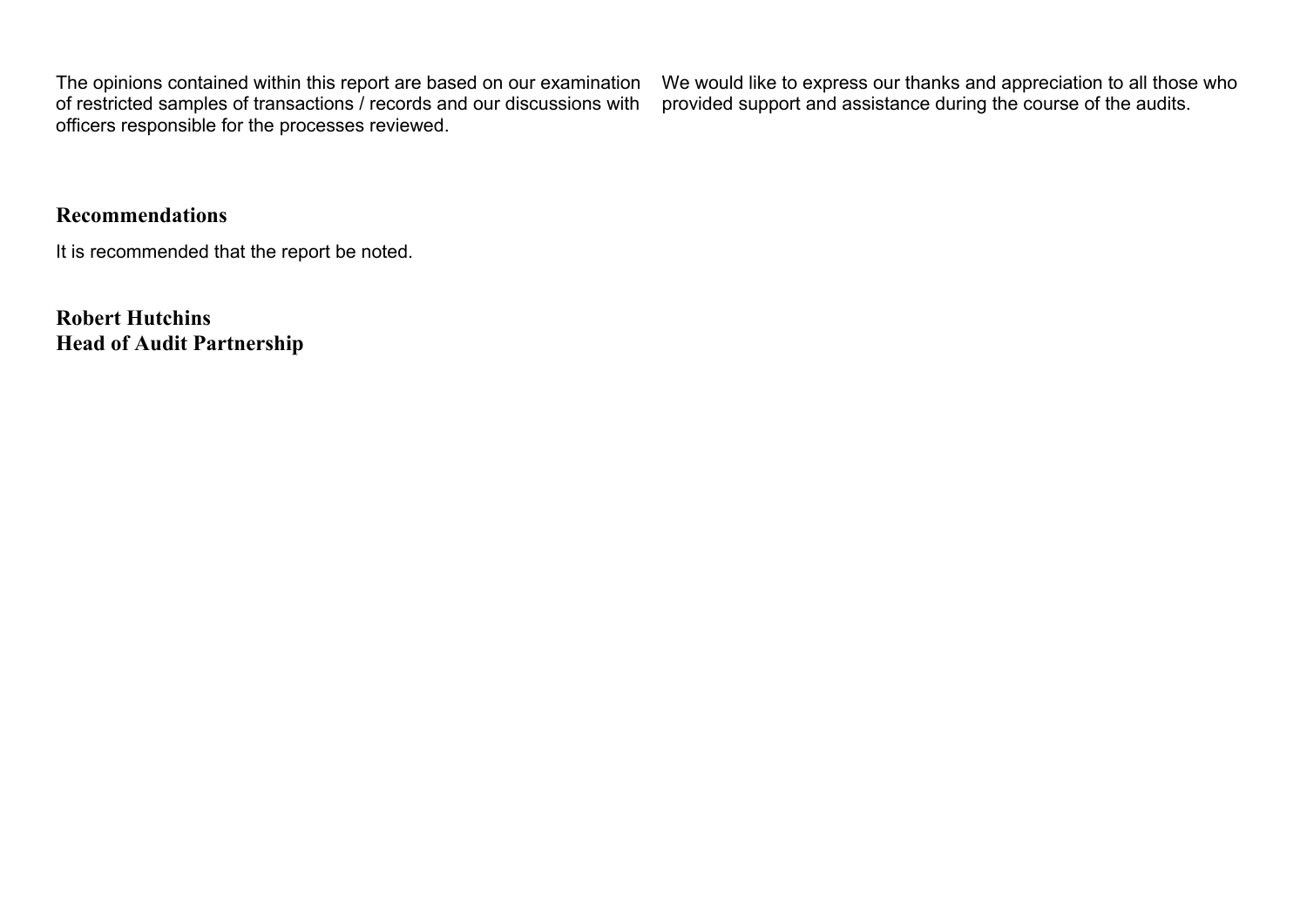#### **Date Activity** Dec / Jan 2016 Directorate planning meetings March 2016 Internal Audit Plan presented to Audit Committee Internal Audit Governance Arrangements reviewed by Audit Committee Year end field work completed Apr / May 2016 Annual Performance reports written June 2016 Annual Internal Audit Report presented to Audit Committee Follow –up work of previous years audit work commences Sept 2016 Follow-up and progress reports presented to Audit **Committee** Dec 2016 Six month progress reports presented to Audit Committee 2016 Internal Audit Plan preparation commences **Robert Hutchins** Head of Audit Partnership T 01392 383000 M 07814681196 E [robert.hutchins@devonaudit.gov.uk](mailto:robert.hutchins@devonaudit.gov.uk) **David Curnow** Deputy Head of Audit Partnership T 01392 383000 M 07794201137 E [david.curnow@devonaudit.gov.uk](mailto:david.curnow@devonaudit.gov.uk) **Dominic Measures** Audit Manager – Specialist Services T 01752 306722 E [dominic.measures@devonaudit.gov.uk](mailto:dominic.measures@devonaudit.gov.uk) **Brenda Davis** Audit Manager – Corporate & Place T 01752 306713 M 07816934144 E [brenda.davis@devonaudit.gov.uk](mailto:brenda.davis@devonaudit.gov.uk) **Chris Elliott** Audit Manager - People T 01392 383000 M 07816947531 E [chris.elliott@devonaudit.gov.uk](mailto:chris.elliott@devonaudit.gov.uk) **Jane Quick** Audit Manager – Schools and Business Development T 01392 383000 E [jane.quick@devonaudit.gov.uk](mailto:jane.quick@devonaudit.gov.uk) December March June **September** December Audit Planning Discussion & agreement with senior management Review and agreement with Audit **Committee** Review and resourcing of plan Review and reallocation of plan Audit **Delivery** Schedule and completion of closing year audit plan Resourcing, scoping and implementation of new year plan Follow-up reviews of significant audit assurance opinions Key financial systems and core audit review work Audit Reporting Annual Audit Plan & Audit **Governance** Framework Annual Audit **Assurance** Report Six month progress & follow-up reports **Progress** report

# **Our Audit Team and the Audit Delivery Cycle**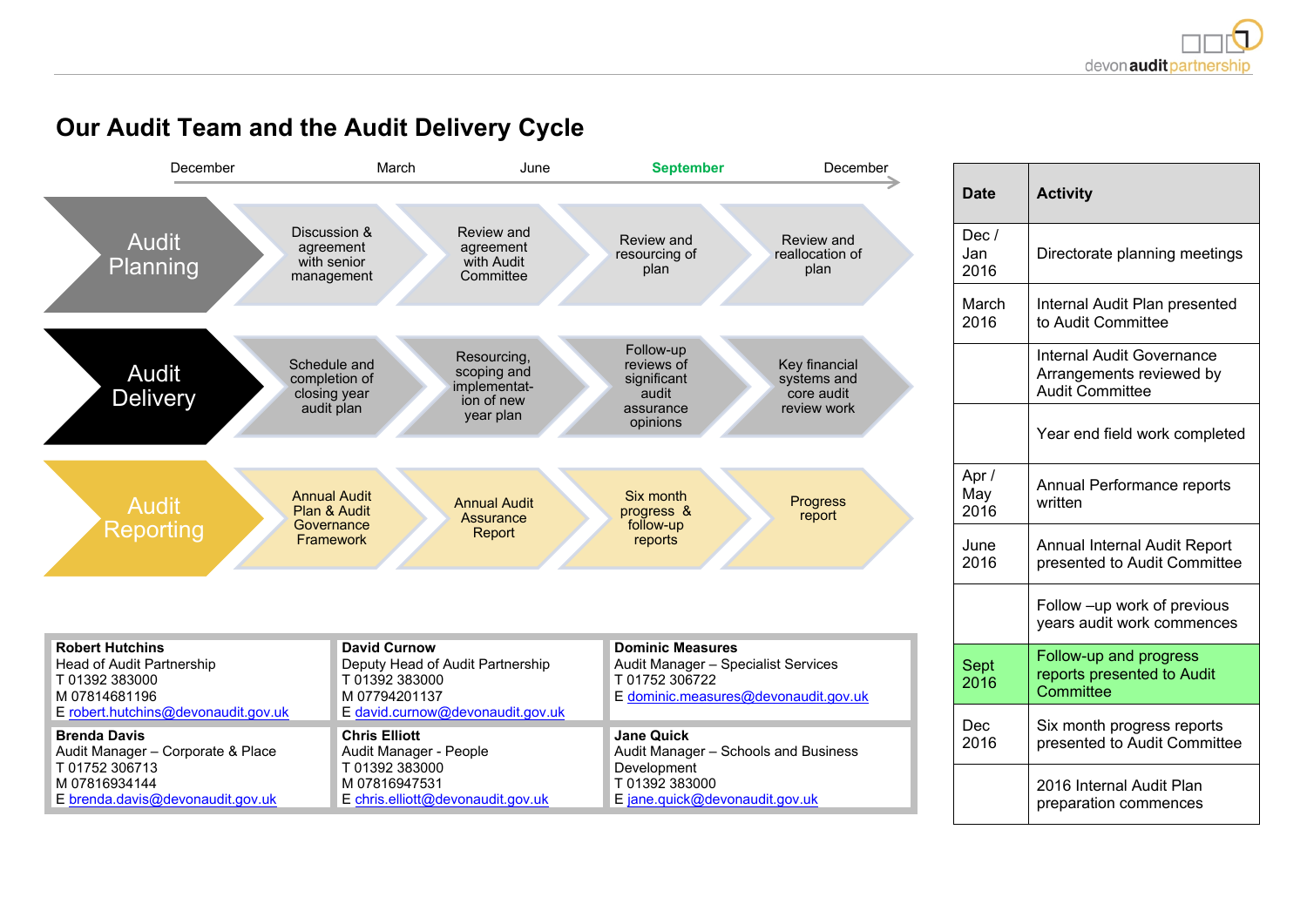

igi

# Appendix 1 – **Assurance Opinion and extract Executive Summaries – Up to 19 August 2016**

LARR – Local Authority Risk Register score Impact x Likelihood = Total & Level ANA - Audit Needs Assessment risk level as agreed with Client Senior Management Client Request – additional audit at request of Client Senior Management; no risk assessment information available

#### **Risk Assessment Key Assurance Progress Key**

Treasury Management ANA - Medium

Green – action plan agreed with client for delivery over an appropriate timescale; Amber – agreement of action plan delayed or we are aware progress is hindered; Red – action plan not agreed or we are aware progress on key risks is not being made. \* report recently issued, assurance progress is of managers feedback at debrief meeting. \*\* for transformation & other projects, the direction of travel reflects our view of how effective the project is run.

| <b>Risk Assessment</b><br><b>Risk Area / Audit Entity</b><br>/ Audit Needs<br><b>Assessment</b>  |                                                                          | <b>Audit Report</b>                |                          |                                                                                                                                     |  |  |  |
|--------------------------------------------------------------------------------------------------|--------------------------------------------------------------------------|------------------------------------|--------------------------|-------------------------------------------------------------------------------------------------------------------------------------|--|--|--|
|                                                                                                  | <b>Status</b>                                                            | <b>Assurance</b><br><b>Opinion</b> | <b>Executive Summary</b> | <b>Assurance</b><br><b>Progress</b><br><b>RAG Score</b>                                                                             |  |  |  |
| <b>Transformation and Change</b>                                                                 |                                                                          |                                    |                          |                                                                                                                                     |  |  |  |
| <b>Core Assurance - Key Financial System</b>                                                     |                                                                          |                                    |                          |                                                                                                                                     |  |  |  |
|                                                                                                  | The key financial reviews will be commenced in the second half of 16/17: |                                    |                          |                                                                                                                                     |  |  |  |
| Civica Financials:<br>Creditors ANA - High<br>Main Accounting ANA - High<br>Debtors ANA - Medium |                                                                          |                                    |                          | Academy Revs & Bens:<br>$\triangleright$ Housing Benefits ANA - High<br>> Council Tax ANA - Medium<br>Business Rates NNDR ANA - Low |  |  |  |

iTrent – Payroll ANA – Medium ICT Systems ANA - High

The review of Capital Accounting (Fixed Asset Register) ANA – Medium has been cancelled with the agreement of the client as the External Auditors have advised that they are covering the same areas in their final accounts audit.

#### **Core Assurance - Other**

| Corp Information<br>Management<br>ILOG, Fol, DPA,<br>Policies & P's,<br><b>EDRMS, End User</b><br>Computing | SRR46 - Amber<br>$ANA - High$ | Ongoing | Value Added | DAP has continued to monitor progress with implementation of action plans<br>associated with the Data Protection audits conducted in the previous two<br>financial years and the Information Commissioner's visit in 2014. All<br>recommendations previously made by Internal Audit have been reviewed and<br>either considered to be actioned, captured by the ICO remediation plan, remain<br>outstanding, or are part of ongoing ILOG activities. A formal report to consolidate<br>all current and outstanding Information Governance issues identified during work<br>conducted in 2015/16 and early 2016/17 has been issued. Responsibility for<br>remedial actions has been assigned to ILOG, with individual responsibilities |  |
|-------------------------------------------------------------------------------------------------------------|-------------------------------|---------|-------------|---------------------------------------------------------------------------------------------------------------------------------------------------------------------------------------------------------------------------------------------------------------------------------------------------------------------------------------------------------------------------------------------------------------------------------------------------------------------------------------------------------------------------------------------------------------------------------------------------------------------------------------------------------------------------------------------------------------------------------------|--|
|                                                                                                             |                               |         |             | being designated by the Head of Assurance where necessary.                                                                                                                                                                                                                                                                                                                                                                                                                                                                                                                                                                                                                                                                            |  |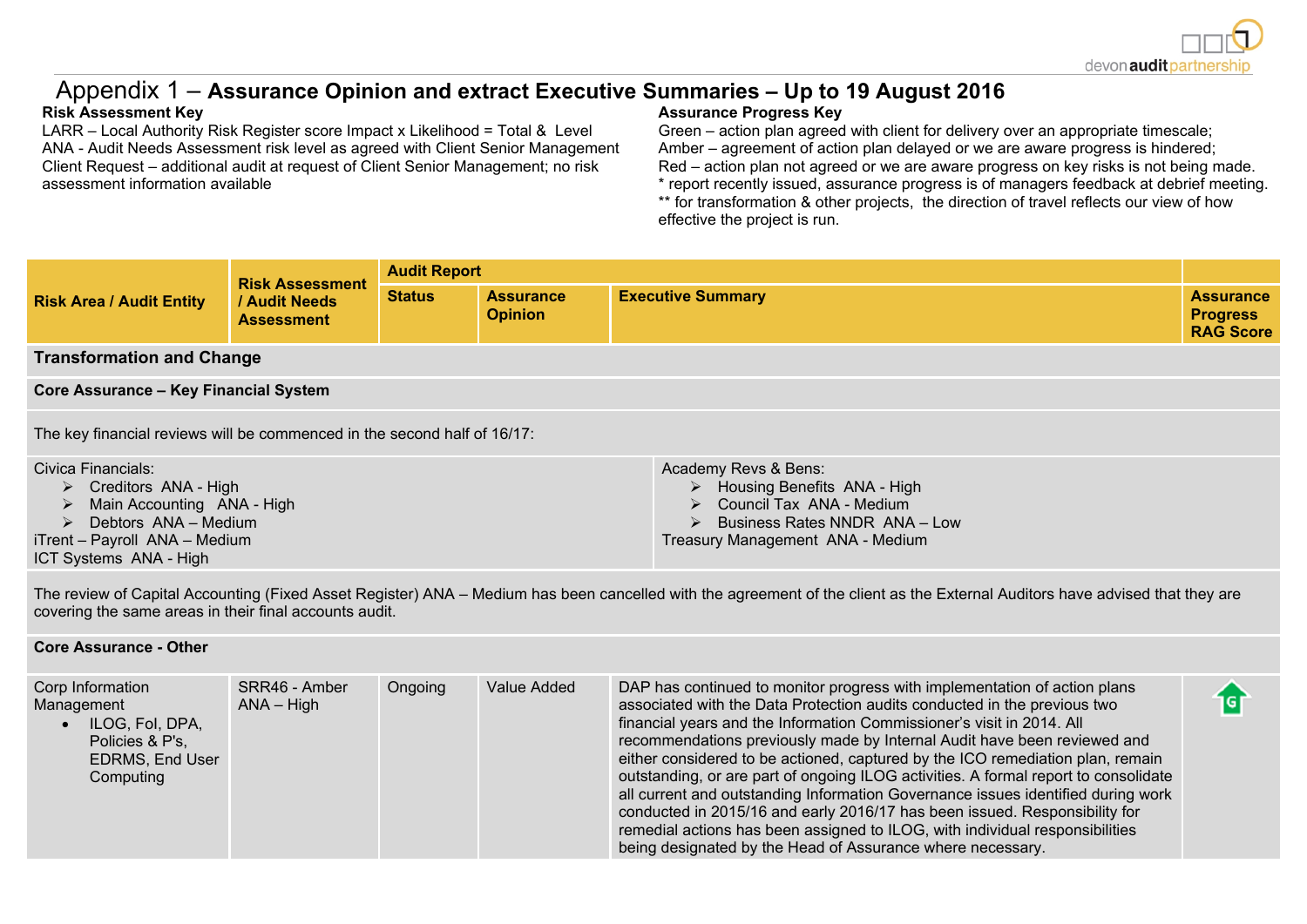

|                                 | <b>Risk Assessment</b><br>/ Audit Needs<br><b>Assessment</b> | <b>Audit Report</b> |                                    |                                                                                                                                                                                                                                                                                                                                                |                                                         |  |  |  |
|---------------------------------|--------------------------------------------------------------|---------------------|------------------------------------|------------------------------------------------------------------------------------------------------------------------------------------------------------------------------------------------------------------------------------------------------------------------------------------------------------------------------------------------|---------------------------------------------------------|--|--|--|
| <b>Risk Area / Audit Entity</b> |                                                              | <b>Status</b>       | <b>Assurance</b><br><b>Opinion</b> | <b>Executive Summary</b>                                                                                                                                                                                                                                                                                                                       | <b>Assurance</b><br><b>Progress</b><br><b>RAG Score</b> |  |  |  |
| "Active Directory"              | SRR46 - Amber<br>$ANA - High$                                | In Progress         |                                    | A review of the Council's Active Directory (that governs access to the Council's<br>ICT network and logical assets) was recommended within our Information<br>Management report. Working with the Information Governance Manager, a<br>formal initial assessment has been produced that feeds into the Transformation<br>programme workstream. |                                                         |  |  |  |
| <b>ICT Retained Client</b>      | ANA - High                                                   | In Progress         |                                    | Work undertaken to date will provide the framework to effectively conduct its ICT<br>retained activities. The review will look at functional processes and activities as<br>opposed to organisational structure.                                                                                                                               |                                                         |  |  |  |

The reviews will be commenced in the second half of 16/17:

| <b>ICT</b>                  | <b>Information Security</b>                               |
|-----------------------------|-----------------------------------------------------------|
| Service Strategy ANA - High | (Includes Gov.Connect & PCI DSS) SRR46 Amber - ANA - High |
| Service Design ANA - High   |                                                           |
|                             | <b>ICT</b> – Cyber Security SRR113 Amber – ANA - High     |

# **Transformation & Change – Strategic and Operational**

| <b>Transformation Process</b> | SRR95 - Red<br>ANA - High | Ongoing     | Audit have provided support and challenge the Transformation Portfolio Team as<br>they continue to develop and issue policies, strategies and procedures in areas<br>such as integrated assurance and benefits realisation. DAP, in conjunction with<br>the Council's Policy, Performance and Planning Team, reported its findings<br>following the verification of the results from the project maturity self-assessment<br>carried out by the Portfolio Office in Autumn 2015. This showed positive<br>developments across many of the assessed areas at each of the three levels<br>(Portfolio, Programme and Project) but also highlighted areas that required<br>improvement. It is anticipated that a similar exercise will be conducted again this<br>autumn in order to further gauge progress in developing best practice in the<br>running of projects and programmes. |  |
|-------------------------------|---------------------------|-------------|----------------------------------------------------------------------------------------------------------------------------------------------------------------------------------------------------------------------------------------------------------------------------------------------------------------------------------------------------------------------------------------------------------------------------------------------------------------------------------------------------------------------------------------------------------------------------------------------------------------------------------------------------------------------------------------------------------------------------------------------------------------------------------------------------------------------------------------------------------------------------------|--|
| <b>Risk Management</b>        | ANA - High                | In Progress | The scope and objectives of this audit is to evaluate the adequacy of risk<br>management arrangements operating within Council Directorates.<br>DAP has been working collaboratively with the Corporate Risk Management                                                                                                                                                                                                                                                                                                                                                                                                                                                                                                                                                                                                                                                          |  |
|                               |                           |             | Team to interview a number of senior officers across the organisation; Risk                                                                                                                                                                                                                                                                                                                                                                                                                                                                                                                                                                                                                                                                                                                                                                                                      |  |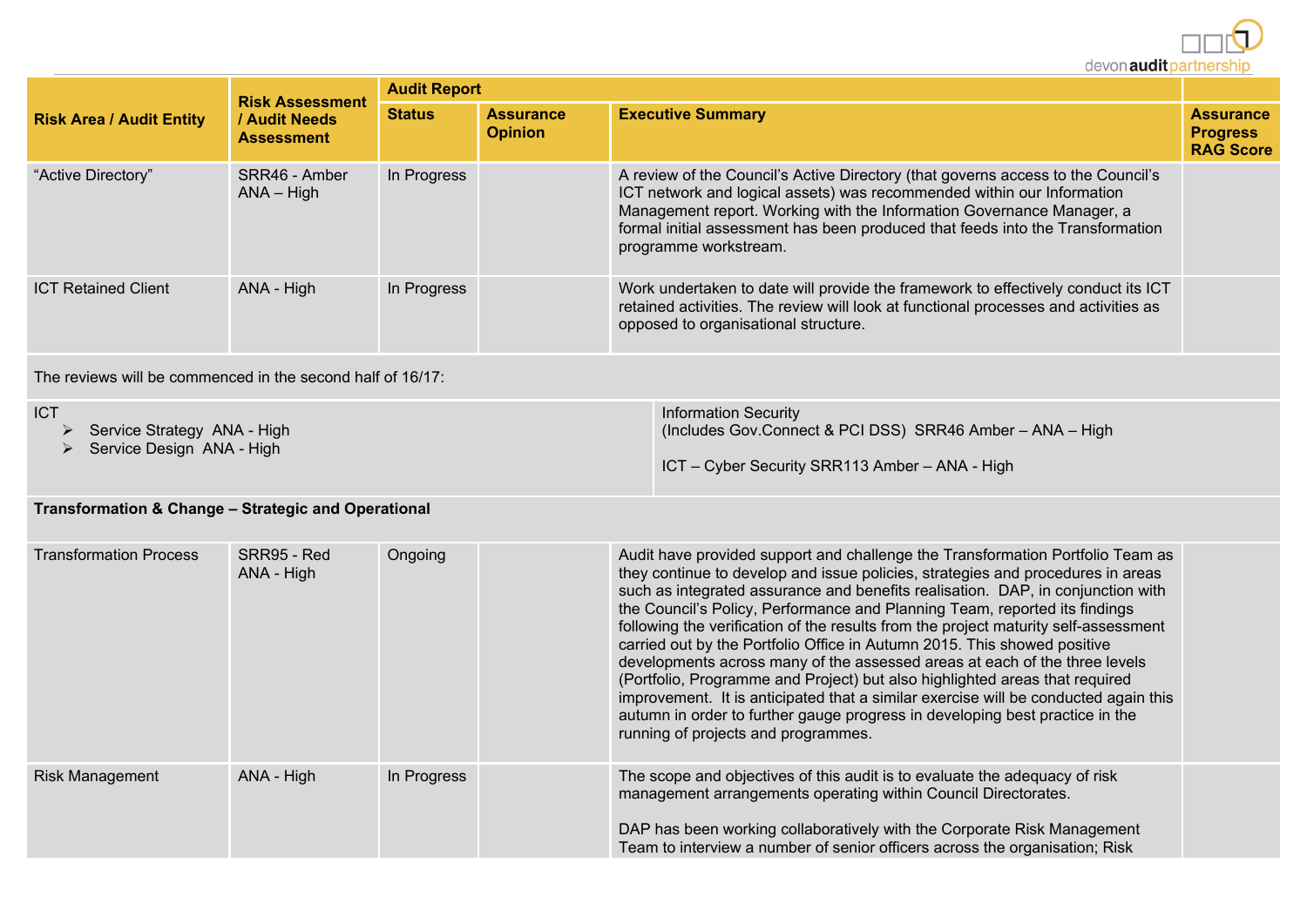

\*

| <b>Risk Area / Audit Entity</b>                    | <b>Risk Assessment</b><br>/ Audit Needs<br><b>Assessment</b> | <b>Audit Report</b> |               |                                                                                                                                                                                                                                                                                                |                          |  |  |
|----------------------------------------------------|--------------------------------------------------------------|---------------------|---------------|------------------------------------------------------------------------------------------------------------------------------------------------------------------------------------------------------------------------------------------------------------------------------------------------|--------------------------|--|--|
|                                                    |                                                              |                     |               | <b>Assurance</b><br><b>Opinion</b>                                                                                                                                                                                                                                                             | <b>Executive Summary</b> |  |  |
|                                                    |                                                              |                     |               | Management perception surveys were also issued to a number of managers and<br>information has been sought and discussions held with Risk Champions to<br>understand the current arrangements. It is anticipated that our analysis of the<br>findings will be reported at the end of September. |                          |  |  |
| <b>Schools Financial Value</b><br>Standards (SFVS) | Statutory<br>ANA - Low                                       | Final               | Good Standard | SFVS Dedicated Schools Grant Chief Finance Office assurance statement for<br>2015/16 submitted to the Department for Education.                                                                                                                                                                |                          |  |  |

The Management of Delt (ANA - High ) review will commence in the second half of 16/17:

# **People**

## **Core Assurance – Key Financial System**

| Independent Placements<br>(Children) | $ANA - Medium$ | Draft | Improvements<br>Required | A review of seven placements found that,<br>the majority of payments were made correctly,<br>$\bullet$<br>they had been agreed at Resource Panel,<br>a contract was in place,<br>any additional payments were paid correctly and<br>budgets were closely monitored and reported to management.<br>However, there is a need to update, change and improve controls in a number of<br>areas. Functions are split between the Commissioning Team and the Child<br>Payments Team who are located at different sites. Roles and responsibilities<br>have evolved over time and staff are, at times, unclear of these in areas such as<br>overpayments, reconciliations and following up on missing documentation. In<br>addition, if functions continue to be shared between two teams then<br>communication and collaboration needs to be improved to reduce the risk of<br>errors, late, missed and/or overpayments, for example, we found instances of<br>significant delays, up to 29 weeks, in commencing payment to some providers.<br>Issues were also identified with regards the application and recovery of VAT on<br>services.<br>The report highlighted opportunities to streamline longstanding processes, for |  |
|--------------------------------------|----------------|-------|--------------------------|------------------------------------------------------------------------------------------------------------------------------------------------------------------------------------------------------------------------------------------------------------------------------------------------------------------------------------------------------------------------------------------------------------------------------------------------------------------------------------------------------------------------------------------------------------------------------------------------------------------------------------------------------------------------------------------------------------------------------------------------------------------------------------------------------------------------------------------------------------------------------------------------------------------------------------------------------------------------------------------------------------------------------------------------------------------------------------------------------------------------------------------------------------------------------------------------------------------------|--|
|--------------------------------------|----------------|-------|--------------------------|------------------------------------------------------------------------------------------------------------------------------------------------------------------------------------------------------------------------------------------------------------------------------------------------------------------------------------------------------------------------------------------------------------------------------------------------------------------------------------------------------------------------------------------------------------------------------------------------------------------------------------------------------------------------------------------------------------------------------------------------------------------------------------------------------------------------------------------------------------------------------------------------------------------------------------------------------------------------------------------------------------------------------------------------------------------------------------------------------------------------------------------------------------------------------------------------------------------------|--|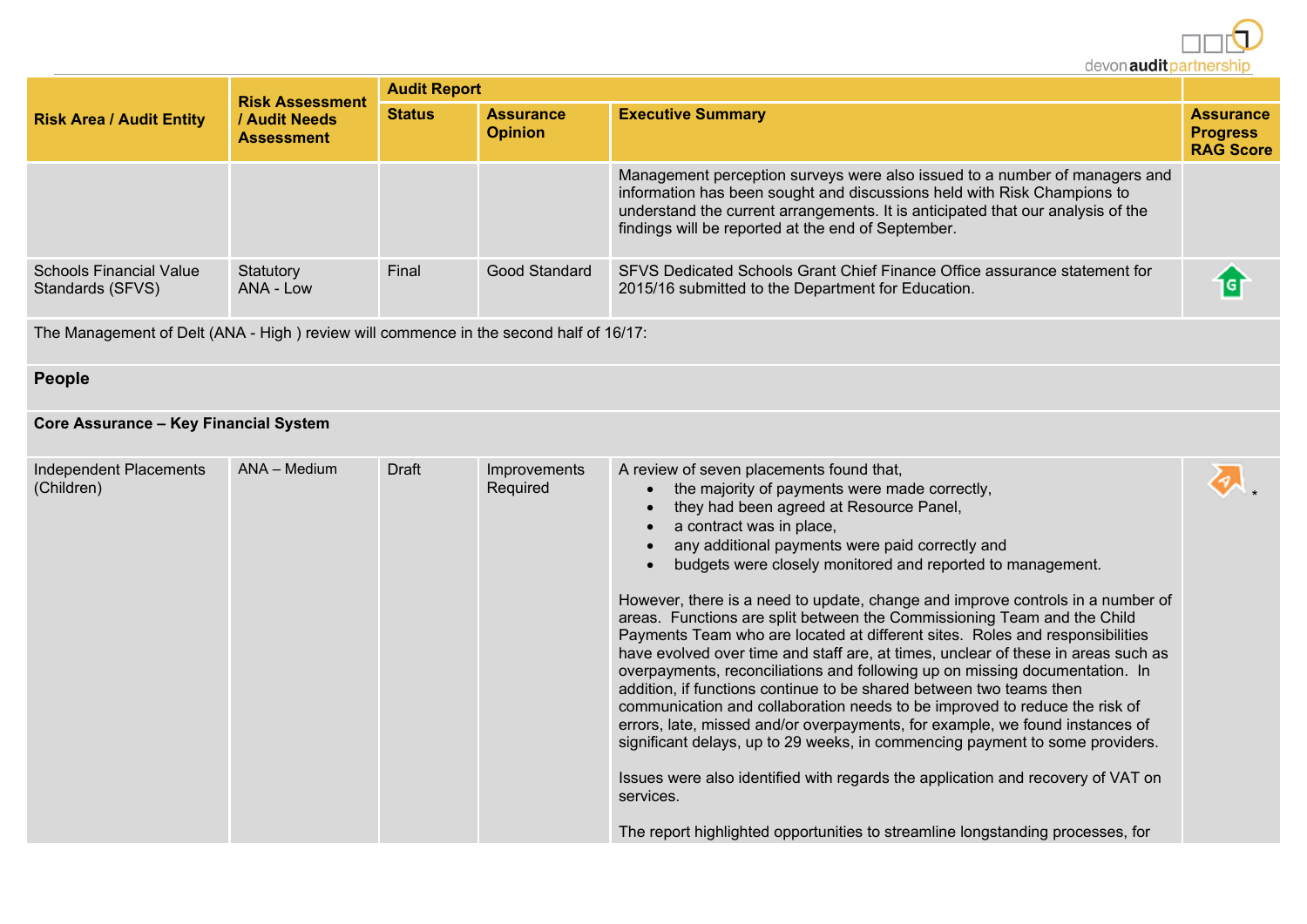devon audit partnership

|                                               | <b>Risk Assessment</b>             | <b>Audit Report</b> |                                    |                                                                                                                                                                                                                                                                                                                                                                                                                                                                                                                                                                                                                                                                                                                                                                                                                                                                                                       |                                                         |  |  |
|-----------------------------------------------|------------------------------------|---------------------|------------------------------------|-------------------------------------------------------------------------------------------------------------------------------------------------------------------------------------------------------------------------------------------------------------------------------------------------------------------------------------------------------------------------------------------------------------------------------------------------------------------------------------------------------------------------------------------------------------------------------------------------------------------------------------------------------------------------------------------------------------------------------------------------------------------------------------------------------------------------------------------------------------------------------------------------------|---------------------------------------------------------|--|--|
| <b>Risk Area / Audit Entity</b>               | / Audit Needs<br><b>Assessment</b> | <b>Status</b>       | <b>Assurance</b><br><b>Opinion</b> | <b>Executive Summary</b>                                                                                                                                                                                                                                                                                                                                                                                                                                                                                                                                                                                                                                                                                                                                                                                                                                                                              | <b>Assurance</b><br><b>Progress</b><br><b>RAG Score</b> |  |  |
|                                               |                                    |                     |                                    | example:<br>with regards the fortnightly payment run<br>$\bullet$<br>further automation of the system, use of electronic signatures and<br>avoidance of large volumes of printing                                                                                                                                                                                                                                                                                                                                                                                                                                                                                                                                                                                                                                                                                                                     |                                                         |  |  |
| Direct Payments (Pre-Paid<br>Cards) Follow-Up |                                    | Final               | Improvements<br>Required           | DAP has undertaken another, more recent follow-up exercise into the use of pre-<br>paid cards. A previous follow-up in 2015 resulted in an action plan to be<br>managed within PCC ASC. The transfer of adult social care to Livewell<br>Southwest in April 2015 removed the direct oversight for the implementation of a<br>number of the original recommendations. Following this there was a focus on<br>the update of operational processes within PCC and clarification of retained<br>roles and responsibilities.<br>This has led to a project group being set up to look at the end to end processes.<br>Work will include updating written procedures and guidance for Social Workers<br>and Business Support and will include documents sent to clients or 3 <sup>rd</sup> party<br>representatives. Audit will be meeting with the project lead in the Autumn for an<br>update on progress. | る                                                       |  |  |

The following review will be commenced in the second half of 16/17:

- CareFirst Residential Care Payments (Adults) Independent ANA High
- CareFirst Income Collection (Adults) ANA High

#### **Core Assurance - Other**

|--|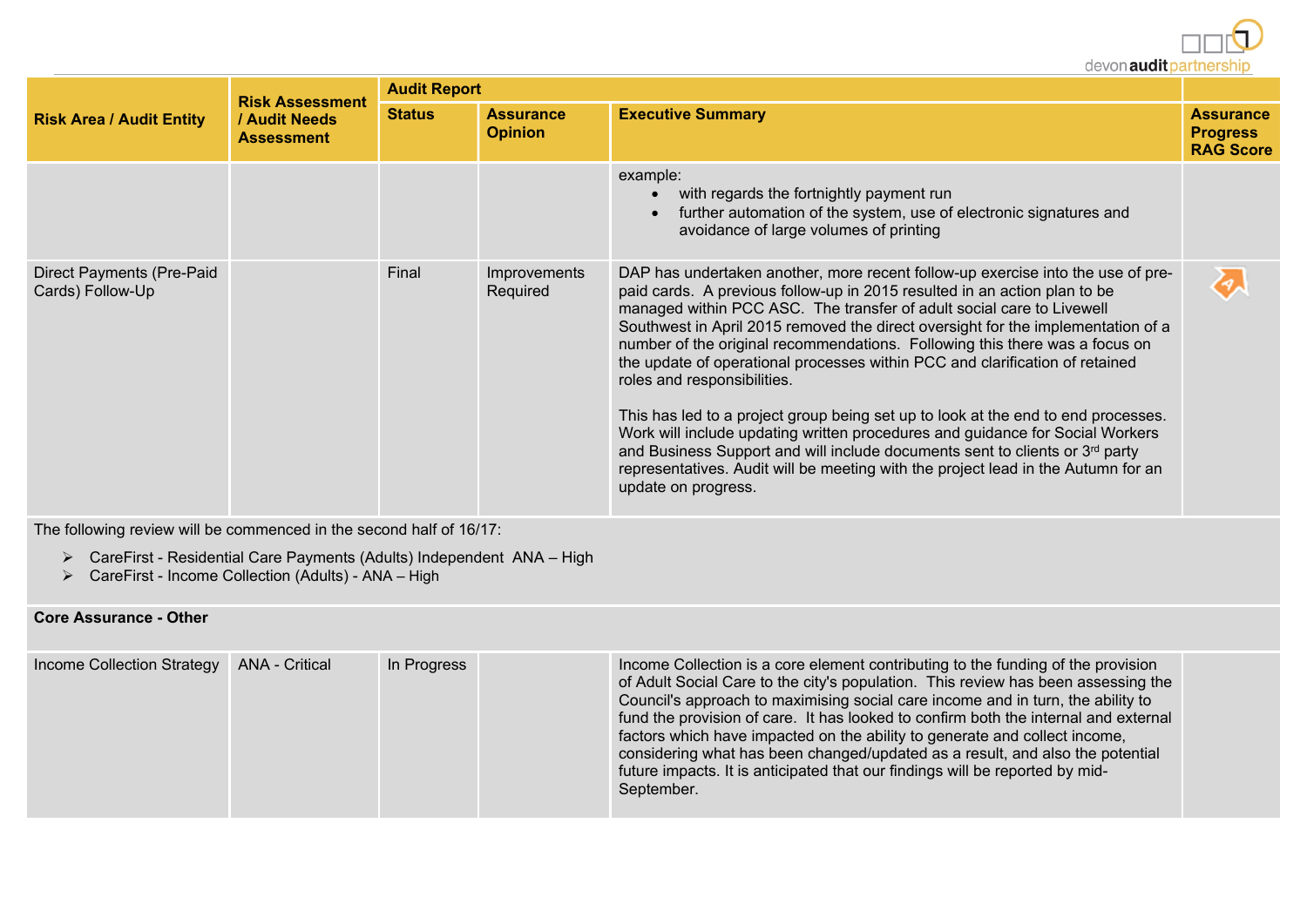devon audit partnership **Audit Report Risk Assessment Status Assurance Executive Summary Assurance Risk Area / Audit Entity / Audit Needs Progress Opinion Assessment RAG Score** Early intervention – **Statutory** Ongoing Certified June 2016 claim reviewed and certified by DAP. íd Families with a Future Client Request

The following review will be commenced in the second half of 16/17:

> Adult Social Care Retained Client Functions - ANA - High

# **Integrated Health and Wellbeing (Integrated Fund)**

| Integrated Fund Financial<br>Reporting | ANA - High                  | Draft   | Good Standard | 2015/16 was a "learning" year for combined financial reporting. Despite this,<br>overall the reporting to partners and other bodies has been completed as<br>required.<br>We highlighted opportunity to:<br>$\triangleright$ strengthen the report compilation process,<br>refine the report format, and<br>develop reporting to a greater level of detail,<br>➤<br>all of which had started to be discussed and included in forward looking action<br>plans.<br>Overall, good progress has been made and reporting is in place, underpinned by<br>information from both partner financial systems, which are, in turn, subject to<br>separate review of controls by Internal and External Audit. | <b>Iel</b> |
|----------------------------------------|-----------------------------|---------|---------------|---------------------------------------------------------------------------------------------------------------------------------------------------------------------------------------------------------------------------------------------------------------------------------------------------------------------------------------------------------------------------------------------------------------------------------------------------------------------------------------------------------------------------------------------------------------------------------------------------------------------------------------------------------------------------------------------------|------------|
| Integrated Fund                        | SRR83 - Amber<br>ANA - High | Ongoing |               | DAP has continued to monitor and support the actions of the Integrated Fund<br>(IF). Assurance has been sought, and support provided through attendance and<br>input at the IF Finance and Assurance Review Group which is tasked with<br>coordinating assurance, financial reporting and risk management for the<br>Integrated Commissioning Board.<br>In addition, more formal input has been provided through the provision of an<br>advisory paper on the role of the Pooled Fund Manager and presentation of<br>Audit Report Summaries which are relevant to the IF.                                                                                                                         |            |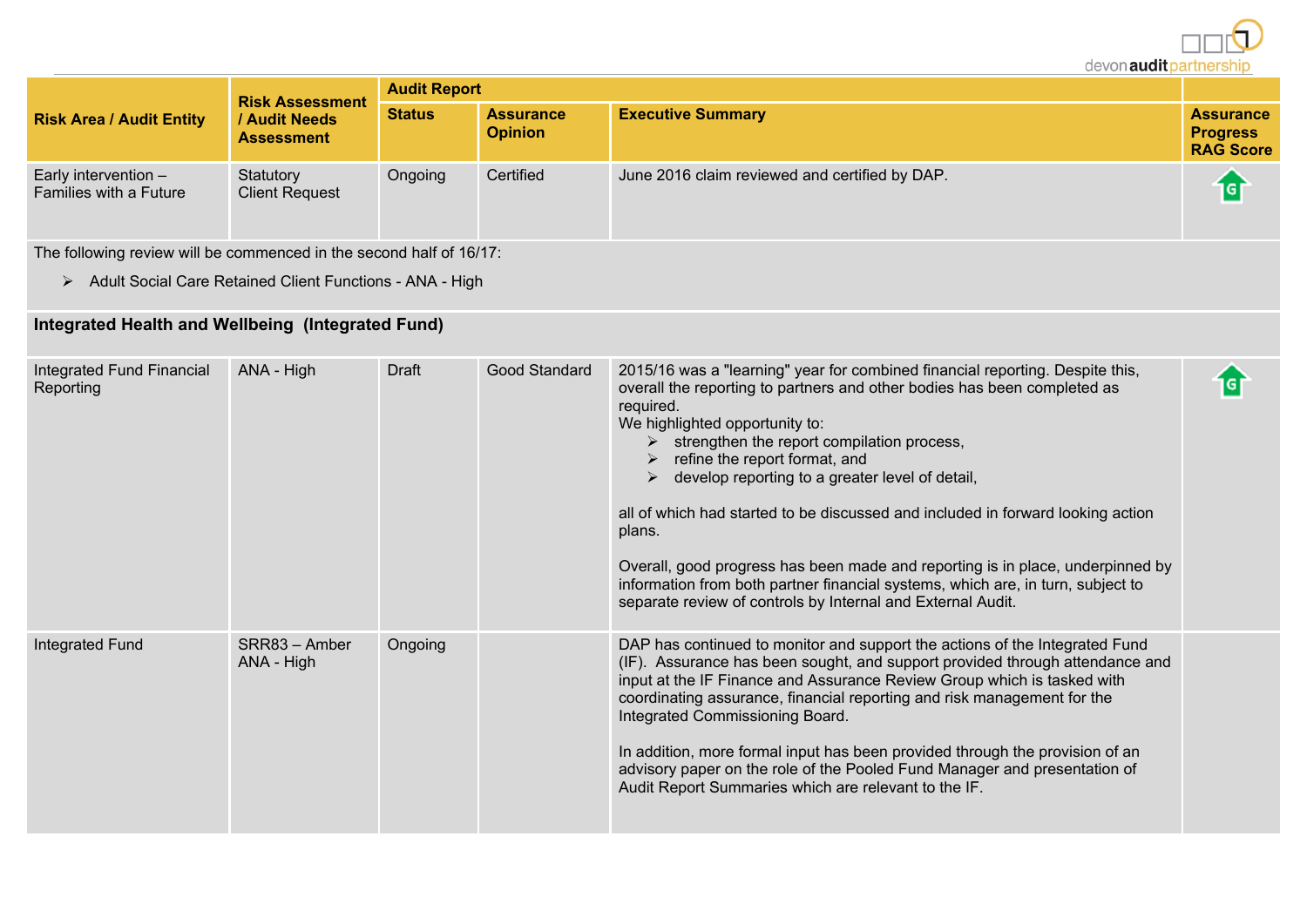devon audit partners

|                                 | <b>Risk Assessment</b>                    | <b>Audit Report</b> |                                    |                          |                                                         |
|---------------------------------|-------------------------------------------|---------------------|------------------------------------|--------------------------|---------------------------------------------------------|
| <b>Risk Area / Audit Entity</b> | <b>/ Audit Needs</b><br><b>Assessment</b> | <b>Status</b>       | <b>Assurance</b><br><b>Opinion</b> | <b>Executive Summary</b> | <b>Assurance</b><br><b>Progress</b><br><b>RAG Score</b> |

The following reviews will be commenced in the second half of 16/17:

- $\triangleright$  Compliance with/Delivery of Commissioning Strategies ANA Critical;
- $\triangleright$  CCG Success Regime ANA High.

#### **Integrated Health and Wellbeing (Transformation Programme)**

| Transformation<br>Programme Board | ANA - Medium | Ongoing | During 2016/17, DAP has attended the Integrated Health and Well-being<br>Programme Board to gain assurance on the processes and transformation<br>actions, along with using the opportunity to provide live audit input to those with<br>operational responsibility. Additionally we have provided summaries of the work<br>undertaken which is relevant to IHWB Transformation and the ongoing work with<br>the CCG and other partners. |  |
|-----------------------------------|--------------|---------|------------------------------------------------------------------------------------------------------------------------------------------------------------------------------------------------------------------------------------------------------------------------------------------------------------------------------------------------------------------------------------------------------------------------------------------|--|
| <b>System Enablers Board</b>      | ANA - Medium | Ongoing | The System Enablers Board is a subgroup of the IHWB Programme, tasked with<br>ensuring that IT requirements are identified and addressed. DAP has worked<br>closely with the Project Manager to challenge and support ongoing work and<br>provide an independent view on the longer term projects such as the 2020<br>Digital Partnership.                                                                                               |  |

The following reviews will be commenced in the second half of 16/17:

- $\triangleright$  Children's Improvement Board ANA High;
- $\triangleright$  Commissioning Improvement Board ANA High.

#### **Public Health**

The following reviews will be commenced in the second half of 16/17:

- Joint IHWB Commissioning Design of Future Service Delivery ANA High;
- Joint IHWB Commissioning Service Delivery Performance Frameworks ANA High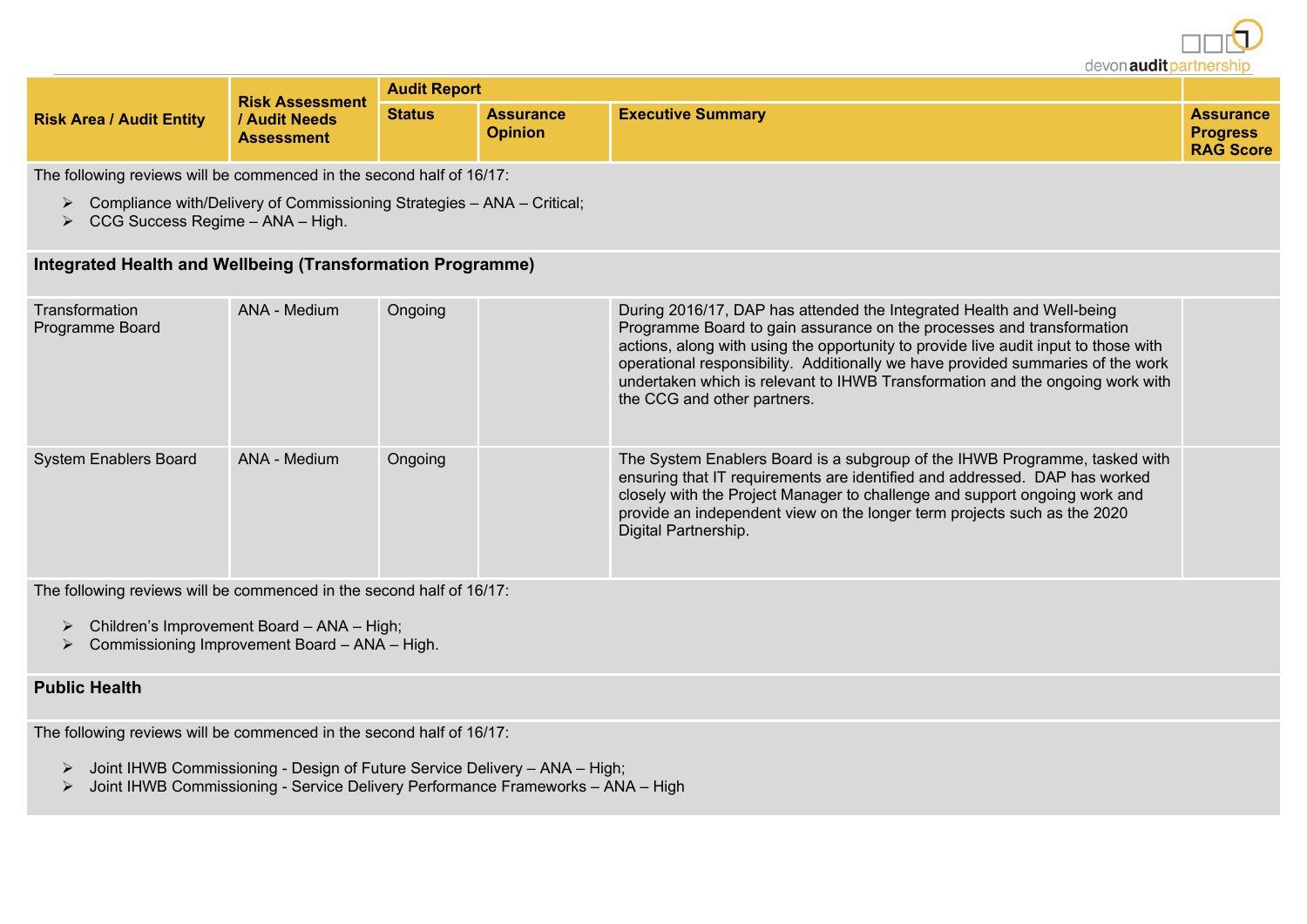devon audit partnership

|                                                                       | <b>Risk Assessment</b>                  | <b>Audit Report</b> |                                    |                                                                                                                                                                                                                                                                                                                                                                                                                                                                                                                                                                                                                                                                                                   |                                                         |
|-----------------------------------------------------------------------|-----------------------------------------|---------------------|------------------------------------|---------------------------------------------------------------------------------------------------------------------------------------------------------------------------------------------------------------------------------------------------------------------------------------------------------------------------------------------------------------------------------------------------------------------------------------------------------------------------------------------------------------------------------------------------------------------------------------------------------------------------------------------------------------------------------------------------|---------------------------------------------------------|
| <b>Risk Area / Audit Entity</b>                                       | / Audit Needs<br><b>Assessment</b>      | <b>Status</b>       | <b>Assurance</b><br><b>Opinion</b> | <b>Executive Summary</b>                                                                                                                                                                                                                                                                                                                                                                                                                                                                                                                                                                                                                                                                          | <b>Assurance</b><br><b>Progress</b><br><b>RAG Score</b> |
| <b>Place</b>                                                          |                                         |                     |                                    |                                                                                                                                                                                                                                                                                                                                                                                                                                                                                                                                                                                                                                                                                                   |                                                         |
| <b>Highways Maintenance</b><br>Contract - letting and<br>mobilisation | SRR107 - Amber<br><b>ANA - Critical</b> | Ongoing             |                                    | Audit was involved in the preparation of Initial Tender documentation and<br>subsequent evaluation and moderation sessions. Prior to the issuing of final<br>tender documents, Audit verified the Price List spreadsheet to ensure that it was<br>fit for purpose. Final bid submissions were received on 12th August and Audit,<br>once again, observed the evaluation and moderation of those bids and formally<br>verified the procurement results along with Legal at the beginning of September<br>ahead of preferred bidder political approval and contract award by 30 Sept.                                                                                                               |                                                         |
| <b>Waste PFI</b>                                                      |                                         | On-Going            |                                    | Audit has continued its participation with the Partnership, attending Project<br>Executive and have been asked to provide support and advice on contract<br>management issues and the annual reconciliation process which is going<br>through its first iteration. Audit will be asked to "sign off" the Partnership<br>accounts.                                                                                                                                                                                                                                                                                                                                                                 |                                                         |
| <b>Planning Compliance</b>                                            | ANA - Low (Client<br>Request)           | <b>Draft</b>        | Good Standard                      | Planning Compliance is proportionate and in accordance with legislation and<br>best practice. Appropriate outcomes are achieved through effective negotiation<br>reducing the number of cases where formal enforcement action is necessary.<br>The current IT systems have not been sufficiently developed to provide effective<br>management and customer information. Idox Uniform and Enterprise systems<br>are due to be implemented in October 2016 and this provides the service with<br>the opportunity to deploy new functionality to capture planning compliance data<br>and further improve the quality and availability of information to aid timely and<br>effective decision making. |                                                         |
| <b>Street Services</b>                                                | SRR95 - Red<br>ANA - High               | N/A                 | N/A                                | The allocated resource in the original audit plan are being utilised on audit areas<br>as shown below, in agreement with officers. Further areas could be identified as<br>the year progresses.                                                                                                                                                                                                                                                                                                                                                                                                                                                                                                   | N/A                                                     |
| <b>On-Call Service</b>                                                | Management<br>Request                   | In Progress         |                                    | The focus of this audit is to review the efficiency and effectiveness of procedures<br>regarding the operation of the Street Services out of hours' on-call service.                                                                                                                                                                                                                                                                                                                                                                                                                                                                                                                              |                                                         |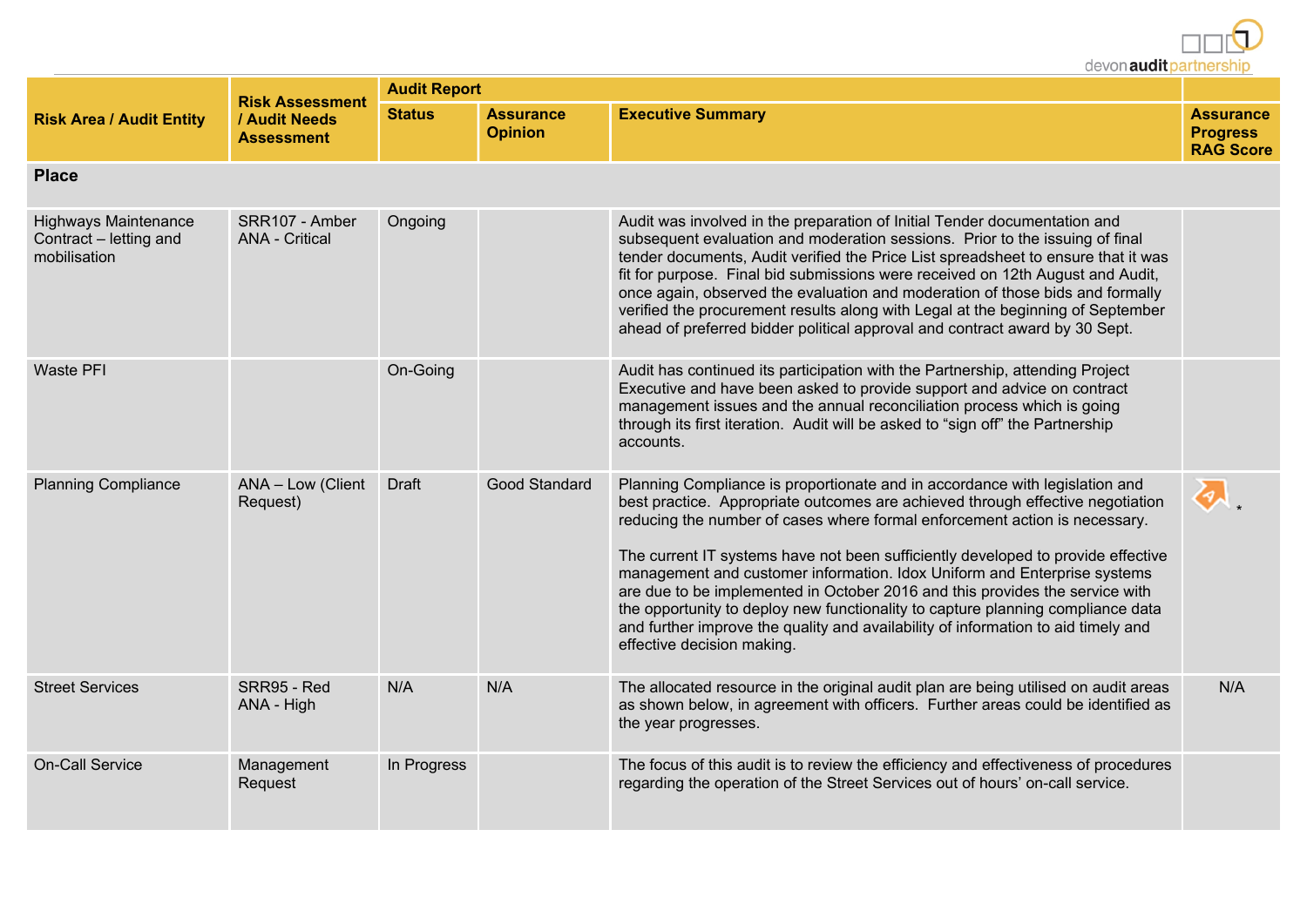

|                                              | <b>Risk Assessment</b><br>/ Audit Needs<br><b>Assessment</b> | <b>Audit Report</b> |                                    |                                                                                                                                                                                                                                                                                                                                                                                                                                                                                                                                                                       |                                                         |
|----------------------------------------------|--------------------------------------------------------------|---------------------|------------------------------------|-----------------------------------------------------------------------------------------------------------------------------------------------------------------------------------------------------------------------------------------------------------------------------------------------------------------------------------------------------------------------------------------------------------------------------------------------------------------------------------------------------------------------------------------------------------------------|---------------------------------------------------------|
| <b>Risk Area / Audit Entity</b>              |                                                              | <b>Status</b>       | <b>Assurance</b><br><b>Opinion</b> | <b>Executive Summary</b>                                                                                                                                                                                                                                                                                                                                                                                                                                                                                                                                              | <b>Assurance</b><br><b>Progress</b><br><b>RAG Score</b> |
| <b>Trade Waste</b>                           | Management<br>Request                                        | In Progress         |                                    | The Council has provided a Trade Waste Collection Service to City businesses<br>for many years and the focus of this review is to identify and appraise the<br>efficiency and effectiveness of the system in operation, highlighting any<br>opportunities for improvement identified during our work.                                                                                                                                                                                                                                                                 |                                                         |
| Highways Act - Section 38<br>and Section 278 | ANA - Low Client<br>Request                                  | In Progress         |                                    | The objective of the review is to ensure the best possible service provision from<br>the team responsible for administration of agreements under Sections 38 and<br>278 of the Highways Act 1980. The review is considering:<br>Statutory Duty, Legislation and Policy;<br>$\bullet$<br>Procedures and processes, including prioritisation and day to day working<br>arrangements;<br>Use of IT;<br>$\bullet$<br>Maximisation of income streams;<br>Protection of Council interests, including Cash Bonds, Commuted Sums<br>$\bullet$<br>and accounting arrangements. |                                                         |
| <b>History Centre (Record</b><br>Office)     | SRR108 Red<br>$ORR -$<br>ANA-Medium                          | On-Going            | <b>Value Added</b>                 | Whilst Audit are not part of the Project Board, we do have sight of board papers<br>which enables us to keep abreast of progress with the project and allows us to<br>then review/challenge particular decisions and actions.                                                                                                                                                                                                                                                                                                                                         |                                                         |
| <b>Plymouth City Market</b>                  | ANA - Medium<br>Client request                               | In Progress         |                                    | The purpose of this review is to consider the effectiveness and efficiency of the<br>procedures and controls in operation for the collection, banking and recovery of<br>Market rents. Any recommendations for improvement can be considered<br>alongside the Market refurbishment which is due to be completed at the end of<br>the year                                                                                                                                                                                                                             |                                                         |

The following review will be commenced in the second half of 16/17:

- Fleet Management inc Tranman and Operators Licences ANA Medium
- Environmental Projects ANA Medium
- $\triangleright$  Events Planning & Delivery Client Request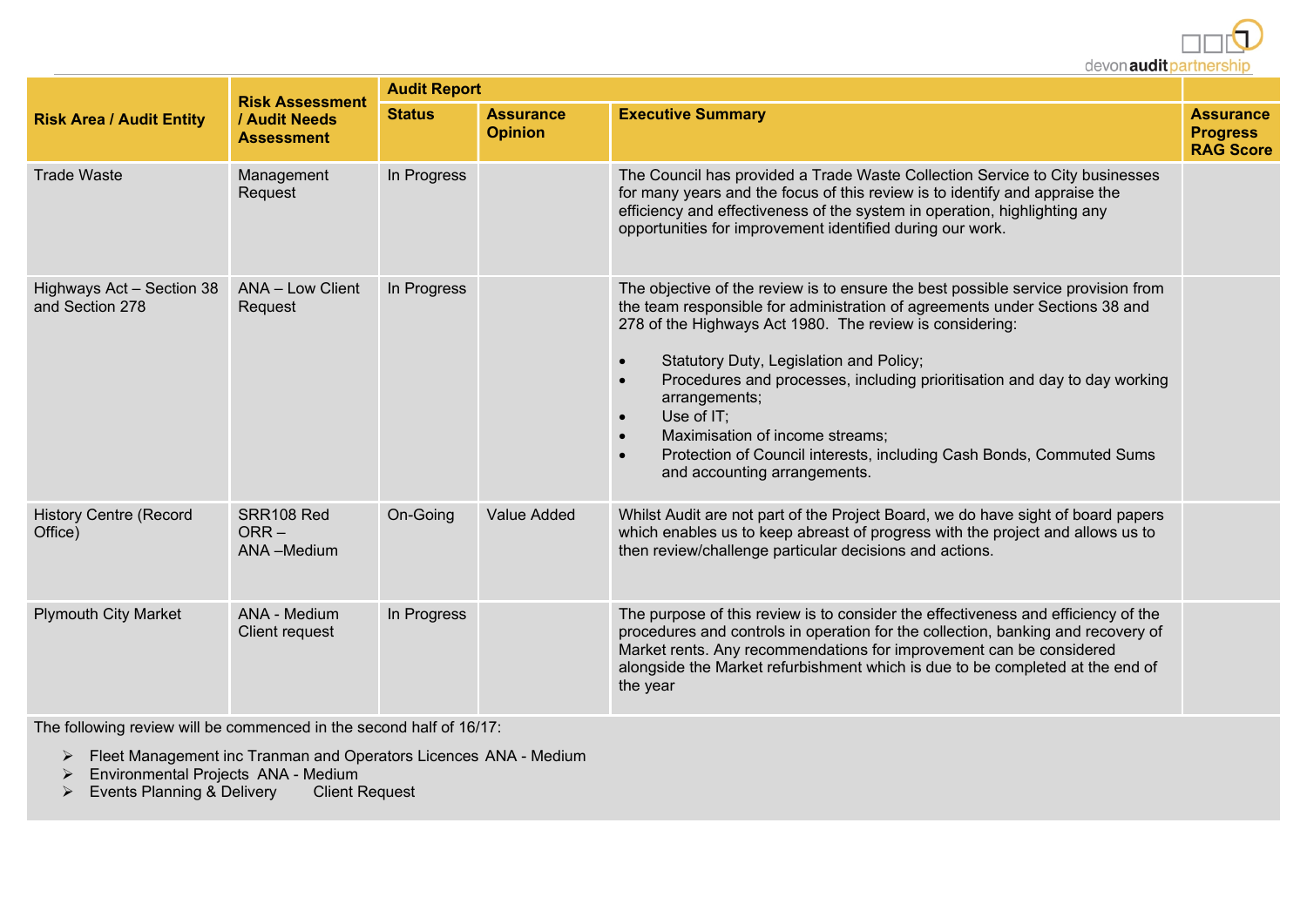devon audit partnership

| <b>Risk Area / Audit Entity</b> | <b>Risk Assessment</b><br>/ Audit Needs<br><b>Assessment</b> | <b>Audit Report</b> |                                    |                                                                                                                                                                                                                                                                                                                                                                   |                                                         |
|---------------------------------|--------------------------------------------------------------|---------------------|------------------------------------|-------------------------------------------------------------------------------------------------------------------------------------------------------------------------------------------------------------------------------------------------------------------------------------------------------------------------------------------------------------------|---------------------------------------------------------|
|                                 |                                                              | <b>Status</b>       | <b>Assurance</b><br><b>Opinion</b> | <b>Executive Summary</b>                                                                                                                                                                                                                                                                                                                                          | <b>Assurance</b><br><b>Progress</b><br><b>RAG Score</b> |
| <b>Cross Cutting</b>            |                                                              |                     |                                    |                                                                                                                                                                                                                                                                                                                                                                   |                                                         |
| Civica Financials Project       | ORR F7<br>ANA - High                                         | On-Going            |                                    | The work to improve the Civica systems has been included within the scope of<br>the technology workstream within the Finance FIT project. DAP will provide input<br>to the project to support successful design and implementation of business<br>changes, ensuring that the necessary controls are in place.                                                     |                                                         |
| <b>Business Continuity</b>      | SRR08 - Green,<br>ORR CS5 - Amber<br>ANA - High              | On-Going            |                                    | DAP continues to be a member of the Council's Business Continuity Strategy<br>Group as Trusted Advisor. In addition, Audit give consideration to issues<br>relating to Business Continuity plans within individual service reviews and<br>projects that it has involvement in.                                                                                    |                                                         |
| Commercialisation               | ANA - High                                                   | On-Going            |                                    | Audit has met with the Strategic Commercial Manager to discuss the Council's<br>strategy for seeking and developing commercial opportunities. Audit will look to<br>provide support and challenge to this programme and its workstreams as well as<br>considering how the commercialisation strategy can be applied as we carry out<br>work in other audit areas. |                                                         |

The following review will be commenced in the second half of 16/17:

▶ Alternative Service Delivery Vehicles (ASDV) ANA – High

- $\triangleright$  Review of Major Contracts ANA High
- $\triangleright$  Co-operative Review of Services ANA High
- Firmstep Digital Platform ANA High
- Contract Management Strategy / Retained Client Function ANA High

#### **Grants**

| Rogue Landlord                                     | Regulatory<br>Requirement | Complete | Certified | No issues identified            |  |
|----------------------------------------------------|---------------------------|----------|-----------|---------------------------------|--|
| <b>Derriford Transport</b><br>Scheme               | Regulatory<br>Requirement | Complete | Certified | No issues identified            |  |
| <b>DFT Local Transport</b><br><b>Capital Block</b> | Regulatory<br>Requirement |          |           | To be completed by 30 September |  |